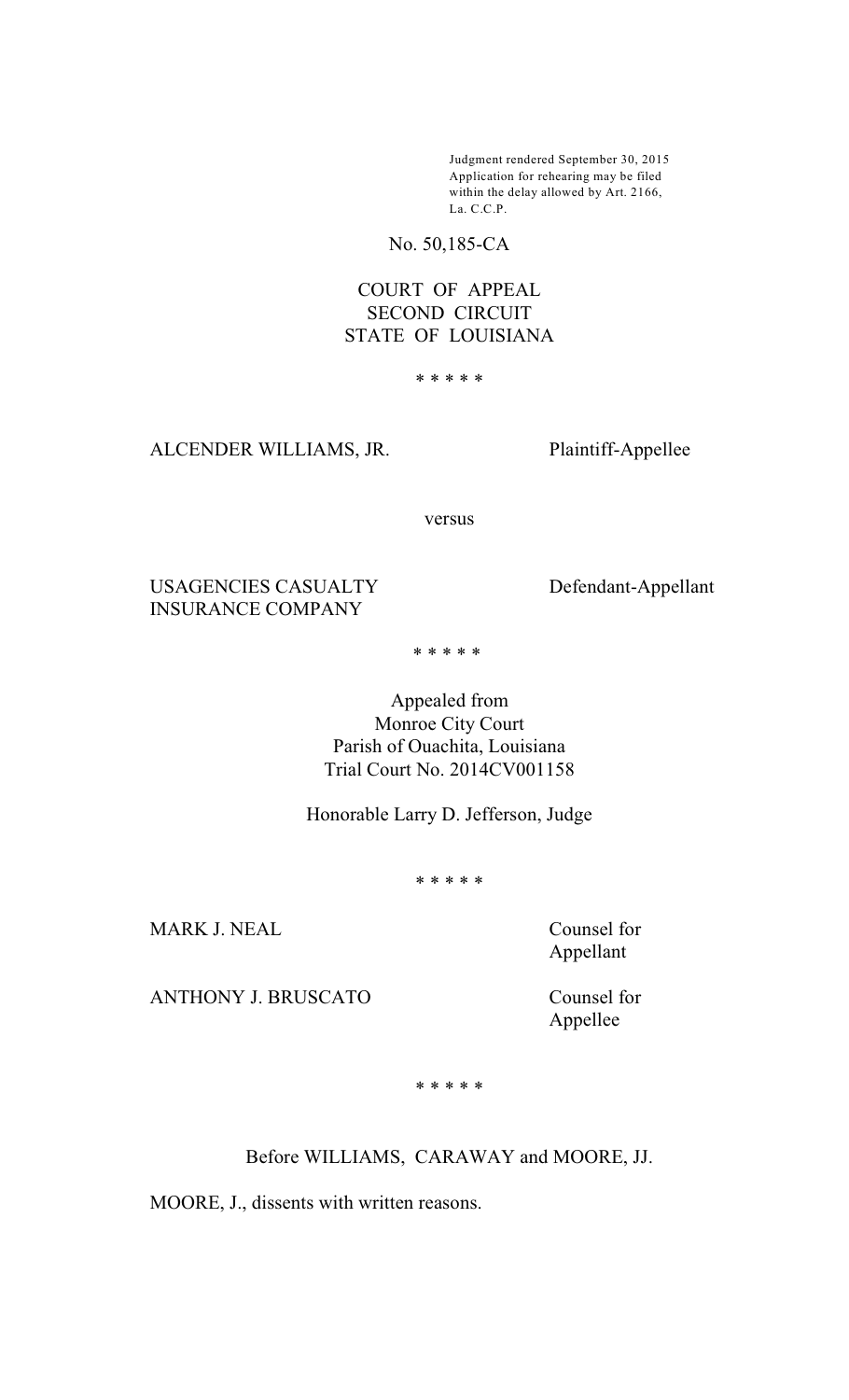#### CARAWAY, J.

This dispute, decided by summary judgment, interprets an automobile policy's uninsured/underinsured coverage benefit ("UM") claimed by the plaintiff, a family member of the named insured. The plaintiff was also a named excluded operator under a policy endorsement, excluding all policy benefits to a named excluded operator while operating an insured vehicle. The plaintiff was injured as a pedestrian and claimed the UM benefit. The trial court granted partial summary judgment in plaintiff's favor recognizing his entitlement to the UM policy benefit. The insurer appeals. For the following reasons, we affirm.

### *Facts and Procedural Background*

On July 20, 2013, Alcender Williams, Jr. ("Williams"), was walking on foot and attempted to cross the intersection of Grayling Lane and Hawes Street in Monroe, Louisiana. A 2007 Nissan Armada, owned by Sharon Davis ("Ms. Davis") and operated by Eric Davis, struck Williams as he traversed the intersection. Williams suffered injuries as a result of the collision, and Ms. Davis's liability insurance policy was insufficient to cover his entire claim.

On April 25, 2014, Williams filed suit against USAgencies Casualty Insurance Companies ("USAgencies"), the automobile insurer of Williams's mother, Bernadine Hubbard ("Hubbard"). Williams alleged that the insurance provided by Progressive was insufficient to cover his claim and that USAgencies was required to cover the remaining damages through Hubbard's UM policy.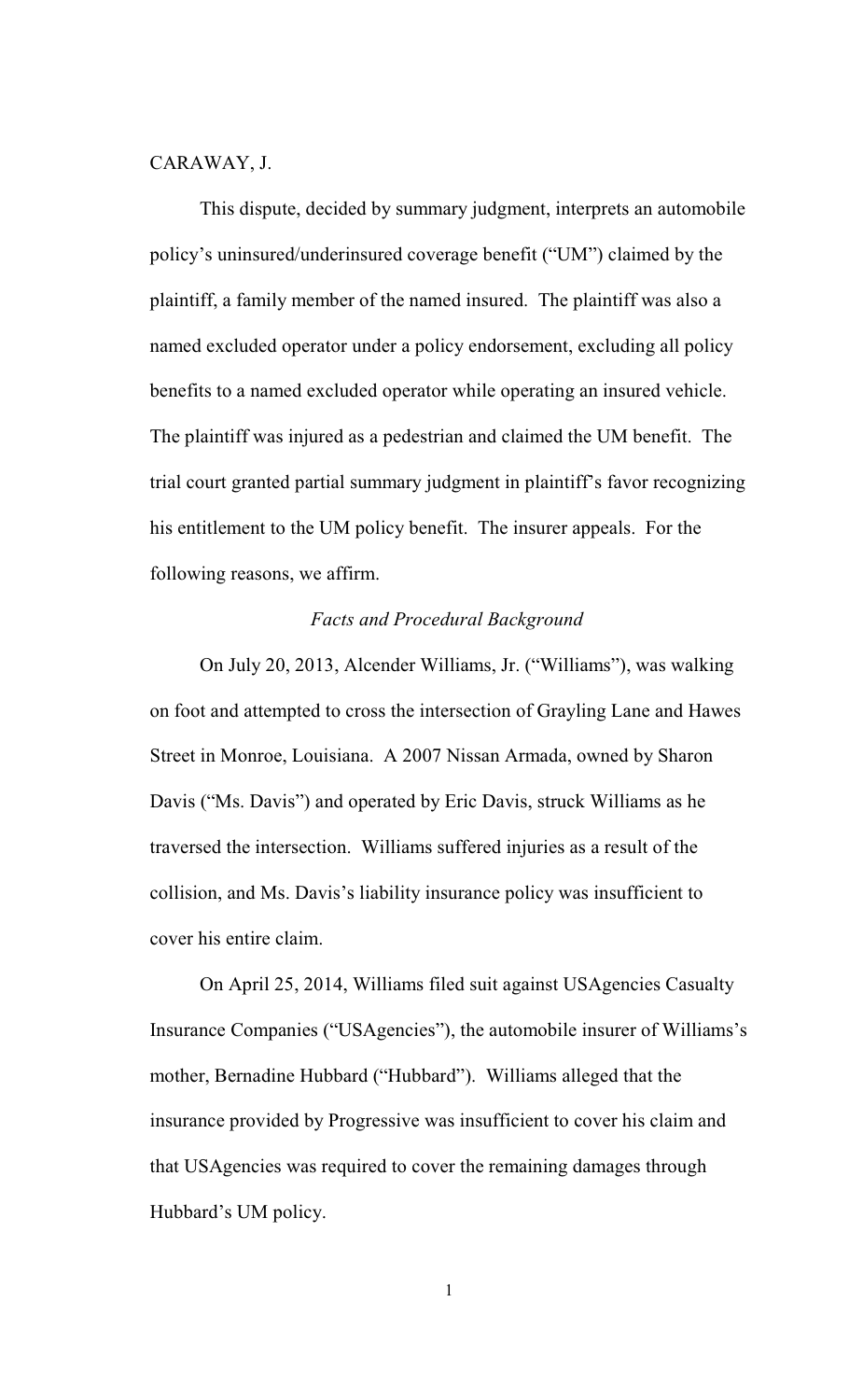Subsequently, USAgencies filed a motion for summary judgment on the issue of policy coverage. USAgencies argued that Williams was excluded from UM coverage because Hubbard never paid a premium that would provide coverage to Williams. In support of its motion, USAgencies produced a document called "Named Driver Exclusion Endorsement." USAgencies further argued that since Williams was an excluded driver under the liability provision of the policy, he could not be entitled to UM benefits under the policy.

In response, Williams filed a cross motion for summary judgment, asserting that he was a covered family member under the policy and a pedestrian when the injury occurred. Therefore, he argued that the excluded driver endorsement was irrelevant and he was entitled to UM protection and medical payment benefits of the policy.

The trial court issued its initial written reason for judgment on November 20, 2014. The court granted both sides summary judgment in part. The court determined that Williams was excluded from UM coverage (under Part C of the policy) as a named excluded operator but allowed coverage under the med pay (Part B) portion of the policy which defined a covered person as a family member who is "struck [by] a motor vehicle."

Williams requested a rehearing on the matter of UM coverage. The court reconsidered its earlier ruling and ultimately ruled in favor of Williams on the issue of UM coverage. The court adopted the argument made by Williams "relating to ambiguity in the policy provisions." The court found "that interpretation is ... made against the party providing the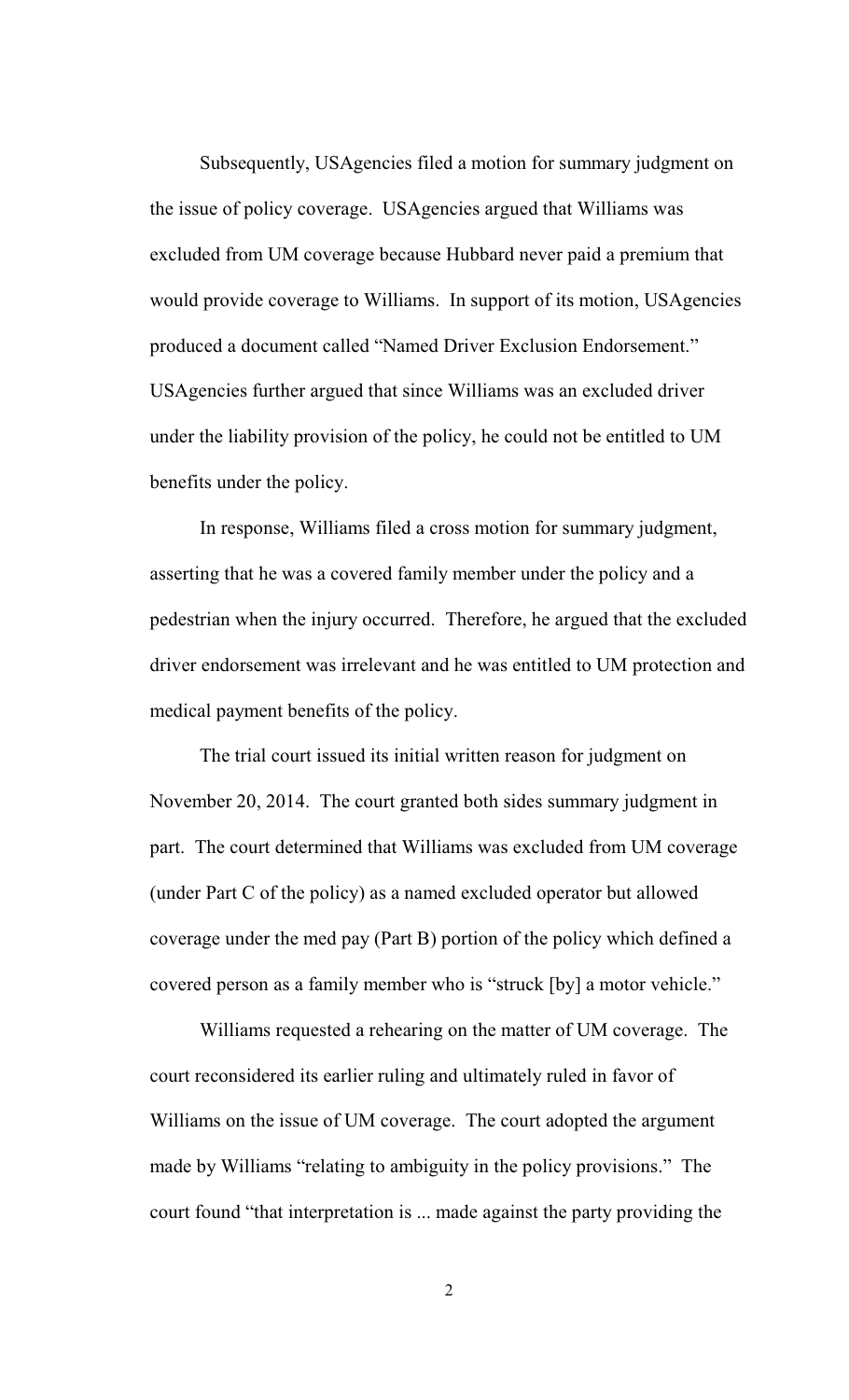content of the document and in favor ... of the other party under Civil Code Article 2056." It is from this partial summary judgment that USAgencies appeals.

### *Applicable Provisions of the USAgencies Policy*

Hubbard's USAgencies policy provides coverage of \$15,000/\$30,000 for liability and UM, and \$1,000 for medical payments. USAgencies does not dispute that the \$1,000 medical payment coverage applied to Williams for this accident. This results because Williams is a family member residing with Hubbard, as defined in the policy.<sup>1</sup> USAgencies asserts, however, that his status as a "named excluded operator," also defined in the policy, excludes Williams from UM coverage.

In the definitions section of the policy, named excluded operator is

defined as follows:

[A]ny person who by written agreement, contained in the application or by endorsement to this Policy, signed by any applicant for this Policy, or the applicant's legal representative, is listed as a person who shall be excluded from coverage under this Policy, whether or not that listed excluded person is you, the named insured, the spouse of the named insured, a family member of the named insured, or any other person who but for being named as an excluded operator would have been a person insured under the terms of this Policy or by operation of law.

The application for insurance lists Williams as an excluded driver and

discusses the excluded coverage as follows:

 [p]ersons that lived in [named insured] household and [named insured] requests in writing to exclude these persons from any benefit of the policy, (i.e. repair of listed vehicle, any investigation of an accident, or any defense from any lawsuit brought against [named insured] or the named person(s)). USAgencies Casualty Insurance

<sup>&</sup>lt;sup>1</sup>"Family member" means a person residing in the same household as you [the named insured], and related to you by blood, marriage or adoption including a ward or foster child.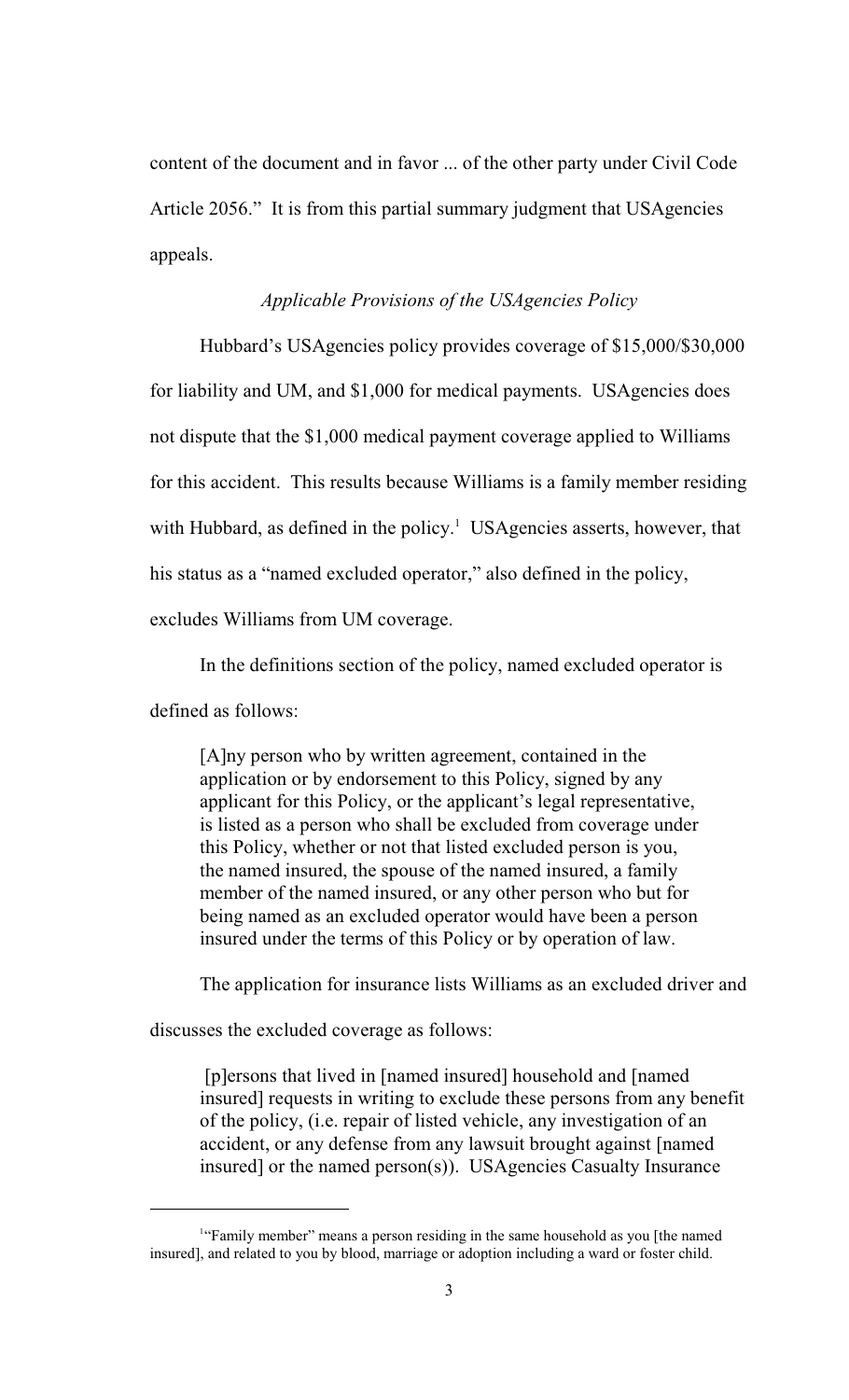Company will not be responsible for any damage caused by an excluded person or non-listed household resident not found on the application.

...

Excluded Persons: ... Alcender A Williams Jr.

The named driver exclusion policy endorsement also lists Williams as

being excluded from coverage, as follows:

This endorsement supersedes and excludes from the policy any contrary provision(s).

In consideration of the premium charged, the Named Insured agrees that no coverage provided by the Company is afforded while any vehicle listed on this policy is being used, driven, operated or manipulated by, or under the care of: Name:

Alcender A Williams Jr.

The insuring agreement for the \$1,000 medical payment coverage

(Part B) reads as follows:

...

Insuring Agreement for Part B

Subject to the limit of liability shown on the declarations page, if you pay a premium for Medical Payments Coverage, we will pay the customary, reasonable and necessary medical expenses and funeral expenses because of bodily injury sustained by a covered person caused by an auto accident.

Part B then defines a covered person as the "[named insured], a

family member or any additionally listed driver while occupying or when

struck by a motor vehicle." The term "occupying" is defined in the policy

as follows:

[B]eing in, upon, or getting into, onto or out of, or parking, driving or operating your insured auto.

Finally, Part B expressly withdraws from its coverage any "bodily

injury arising out of the operations or use of a motor vehicle by a named

excluded operator."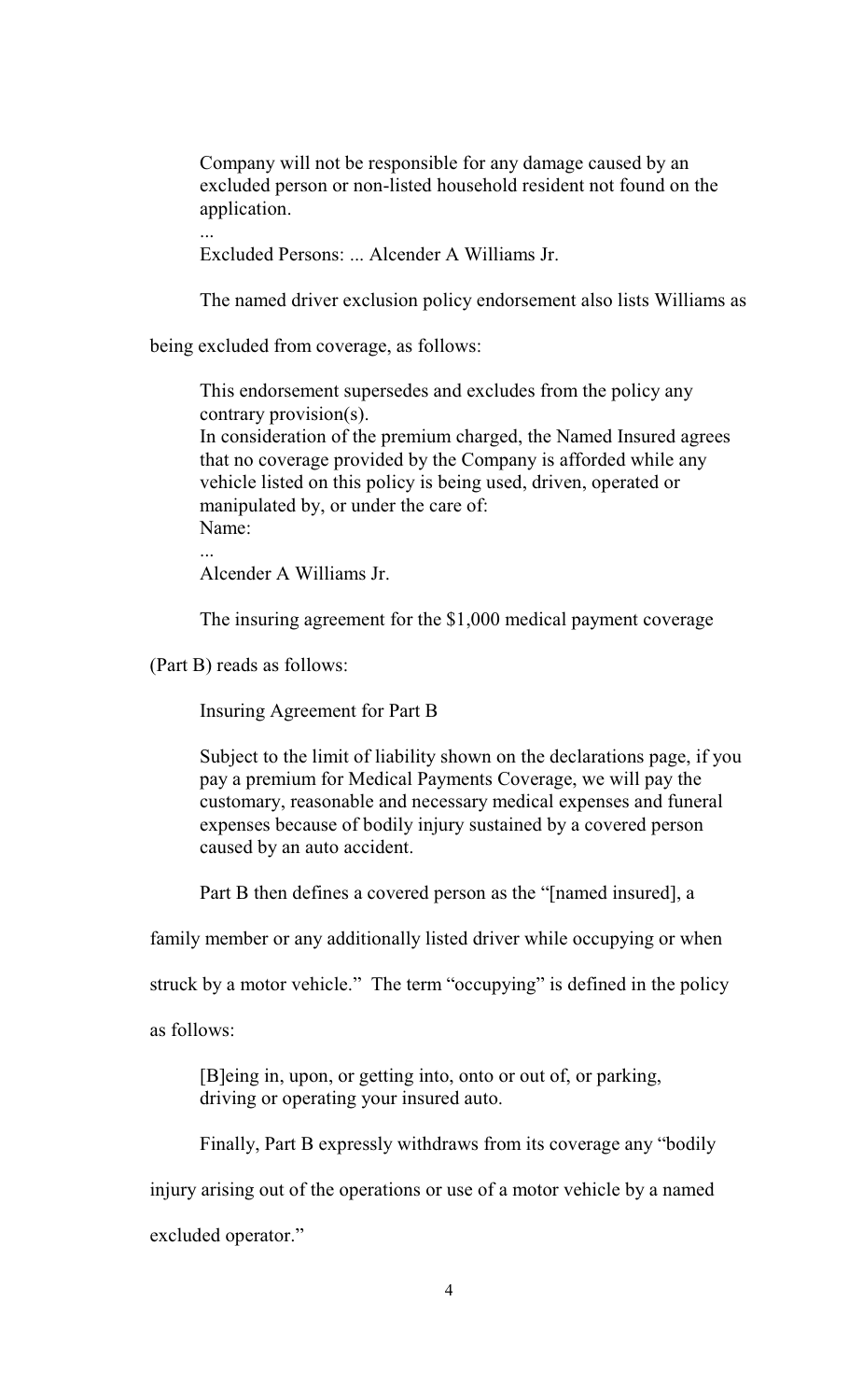The insuring agreement for UM coverage (Part C) for the Hubbard policy reads as follows:

If [named insured] have paid the applicable premium for this coverage, we will pay damages other than punitive or exemplary damages, for bodily injury which a covered person is legally entitled to recover from the owner or operator of an uninsured motor vehicle or underinsured motor vehicle up to the limit of liability as defined in this Part. The bodily injury must be caused by accident and arise out of the ownership, maintenance or use of uninsured motor vehicle or underinsured motor vehicle. We will pay for damages covered under Part C only after the bodily injury limits of liability under liability or bonds, certificates or other such instruments applicable to an underinsured motor vehicle have been exhausted by payment of judgments or settlements.

The Part C UM coverage first defines "covered person" to include a

family member but ends with an exclusion that states that a "covered person

shall not include a named excluded operator." Under another broad listing

of the exclusions for Part C, the policy reiterates that the "[insurer] [does]

not provide coverage under any Section of Part C arising out of the

operation or use of [the] insured auto or any other vehicle insured under this

Part by a named excluded operator."

In this case, Ms. Hubbard executed the state form for selection of UM

coverage which provides as follows:

I select UMBI Coverage which will compensate me for my economic and non-economic losses with the same limits as my Bodily Injury Liability Coverage.

The choice I made by my initials on this form will apply to all persons insured under my policy.

### *Discussion*

Interpretation of an insurance contract is usually a legal question that

can be properly resolved in the framework of a motion for summary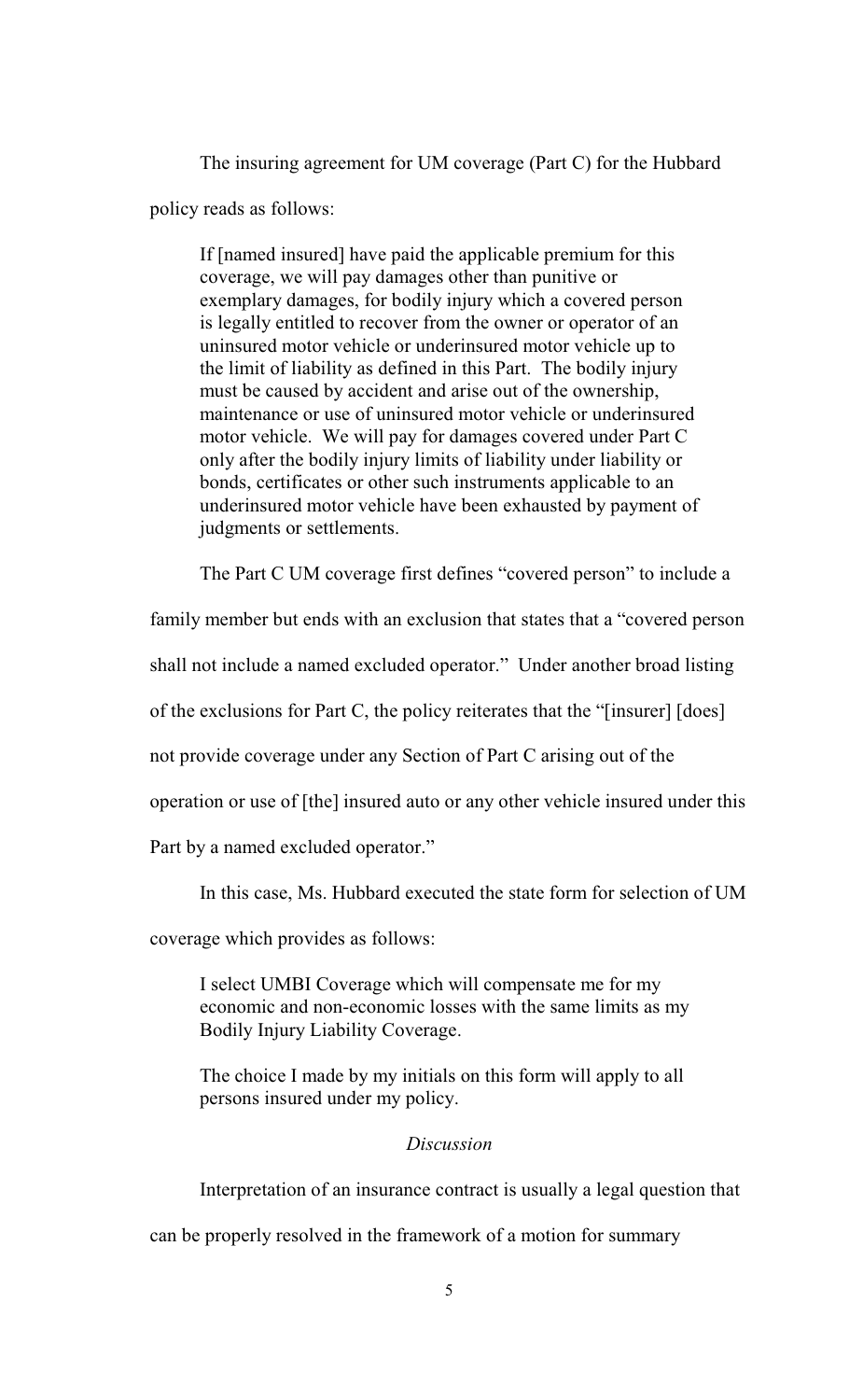judgment. *Broadmoor Anderson v. National Union Fire Ins. Co. of La.*, 40,096 (La. App. 2d Cir. 9/28/05), 912 So.2d 400, 403-404, *writ denied*, 05- 2462 (La. 3/24/06), 925 So.2d 1239, *citing Robinson v. Heard*, 01-1697 (La. 2/26/02), 809 So.2d 943; *Harrison v. Morrison & Son, Inc.*, 37,992 (La. App. 2d Cir. 12/10/03), 862 So.2d 1065, *writ denied*, 04-101 (La. 3/19/04), 869 So.2d 857. An appellate court reviews a trial court's granting of summary judgment de novo. *Volentine v. Raeford Farms of La., L.L.C.*, 48,219 (La. App. 2d Cir. 7/24/13), 121 So.3d 742, *writ denied*, 13-2493 (La. 1/17/14), 130 So.3d 948.

An insurance policy is a contract between the parties and should be construed using the general rules of interpretation of contracts set forth in the Louisiana Civil Code. *Green ex rel. Peterson v. Johnson*, 14-0292 (La. 10/15/14), 149 So.3d 766, 770, *citing Sims v. Mulhearn Funeral Home, Inc.*, 07-0054 (La. 5/22/07), 956 So.2d 583, 589-90. The responsibility of the judiciary in interpreting insurance contracts is to determine the parties' common intent; this analysis is begun by reviewing the words of the insurance contract. *Green, supra* at 771, *citing Sims*, *supra*. When the words of an insurance contract are clear and explicit and lead to no absurd consequences, no further interpretation may be made in search of the parties' intent, and courts must enforce the contract as written. La. C.C. art. 2046; *Green*, *supra*, *citing Sims*, *supra*. The determination of whether a contract is clear or ambiguous is a question of law. *Green*, *supra*, *citing Sims*, *supra*. Any doubt or ambiguity in an insurance policy must be construed in favor of the insured and against the insurer, and when the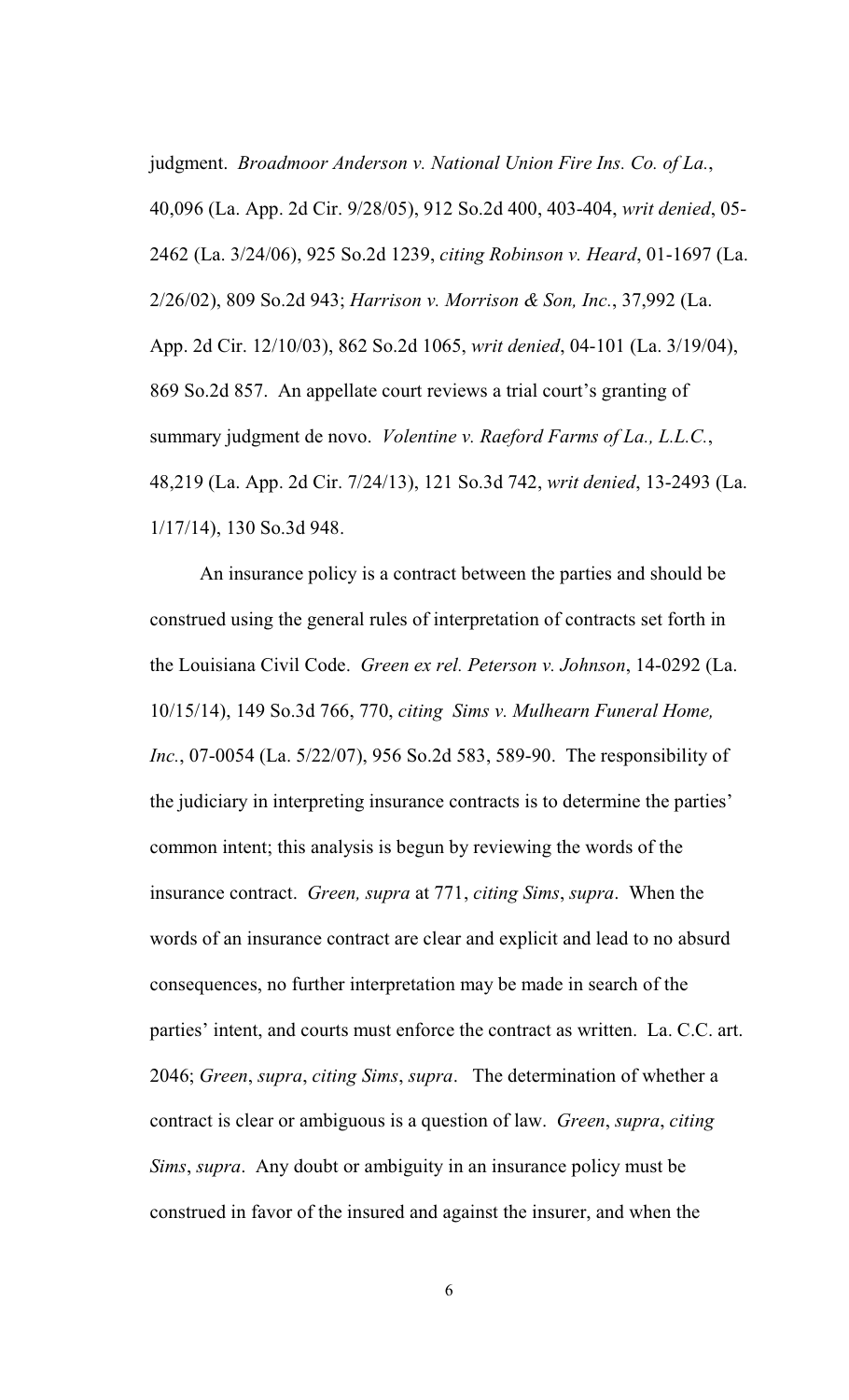ambiguity relates to an exclusionary clause, the law requires that the contract be interpreted liberally in favor of coverage. *Oxner v. Montgomery*, 34,727 (La. App. 2d Cir. 8/1/01), 794 So.2d 86, 90, *writ denied*, 01-2489 (La. 12/7/01).

 In Louisiana, UM coverage is provided by statute and embodies a strong public policy. *Bernard v. Ellis*, 11-2377 (La. 7/2/12), 111 So.3d 995. The statutes providing for UM coverage in the absence of a valid rejection or selection of lower limits must be liberally construed, while the statutory exceptions to UM coverage must be strictly construed. *Gray v. American Nat. Property & Cas. Co.*, 07-1670 (La. 2/26/08), 977 So.2d 839, 845, *citing Duncan v. U.S.A.A. Ins. Co.*, 06-363 (La. 11/29/06), 950 So.2d 544, 547. Any exclusion from coverage must be clear and unmistakable. *Id*. The burden is on the insurer to prove any insured named in the policy rejected in writing the coverage equal to bodily injury coverage or selected lower limits. *Id*. UM coverage is determined by contractual provisions and by applicable statutes. *Green*, *supra*. Under the UM statute, currently La. R.S. 22:1295, the requirement of UM coverage is an implied amendment to any automobile liability policy, even when not expressly addressed, as UM coverage will be read into the policy unless validly rejected. *Green*, *supra*, *citing Duncan*, *supra* at 547. A person who does not qualify as a liability insured under a policy of insurance is not entitled to the statutory guarantee provided for in the UM statute. *Green*, *supra*, *citing Filipski v. Imperial Fire & Cas. Ins. Co.*, 09-1013 (La. 12/1/09), 25 So.3d 742; *Cadwallader v. Allstate Ins. Co.*, 02-1637 (La. 6/27/03), 848 So.2d 577. However, even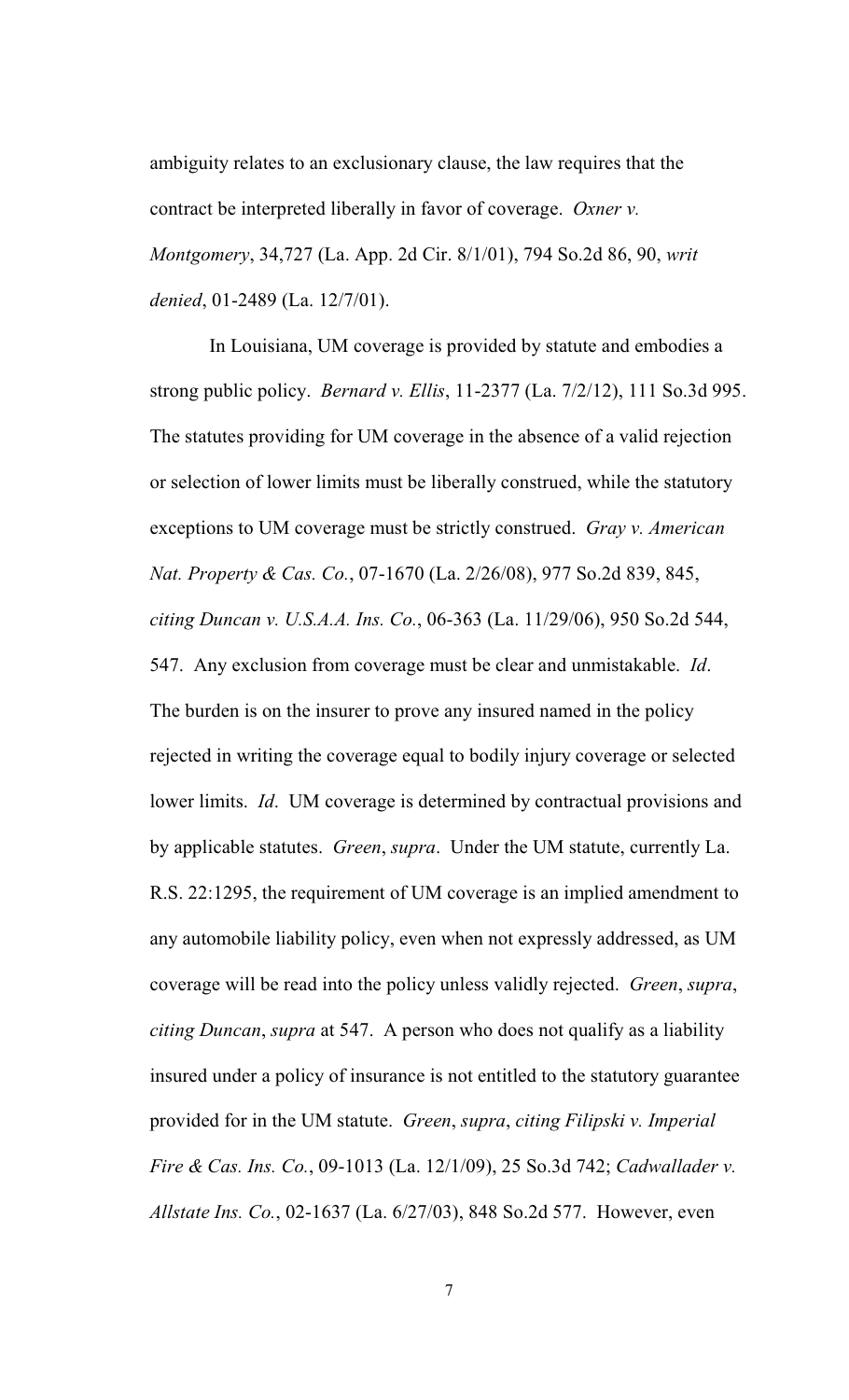when a insurer is not required by law to provide UM coverage, it is nevertheless free to contract to do. *Green, supra.*

With Williams admittedly covered under the Part B provisions for a \$1,000 medical payment, an initial review of that coverage is important for the overall contextual interpretation of the policy. The Part B coverage applies to the named insured and a family member while driving or otherwise occupying a vehicle, or when struck by a vehicle. The provision makes no exception for a covered driver's own negligence causing medical damages to herself or other covered persons. This broad no-fault benefit, however, is expressly withdrawn altogether for all covered persons for their "bodily injury arising out of the operation or use of a motor vehicle by a named excluded operator." Thus, this language of blanket exclusion applies to the medical payment coverage for all covered persons when the named excluded driver is operating any vehicle<sup>2</sup> in an accident that causes medical damages.

From consideration of the differing accident risks that affect covered parties under Part C triggering UM coverage, the common denominator is, of course, an accident involving an uninsured/underinsured motor vehicle with fault on the owner or user of that vehicle. As to the party or parties injured and covered by the Hubbard policy, they may be driving or otherwise occupying a vehicle, or simply be struck as a pedestrian by an uninsured/underinsured vehicle. Thus, USAgencies' position is that

<sup>&</sup>lt;sup>2</sup>Since this exclusion applies to any vehicle operated by a named excluded operator, it is more broad than the exclusion of the endorsement which excludes all coverage for the operation of "any vehicle listed on this policy" by a named excluded operator.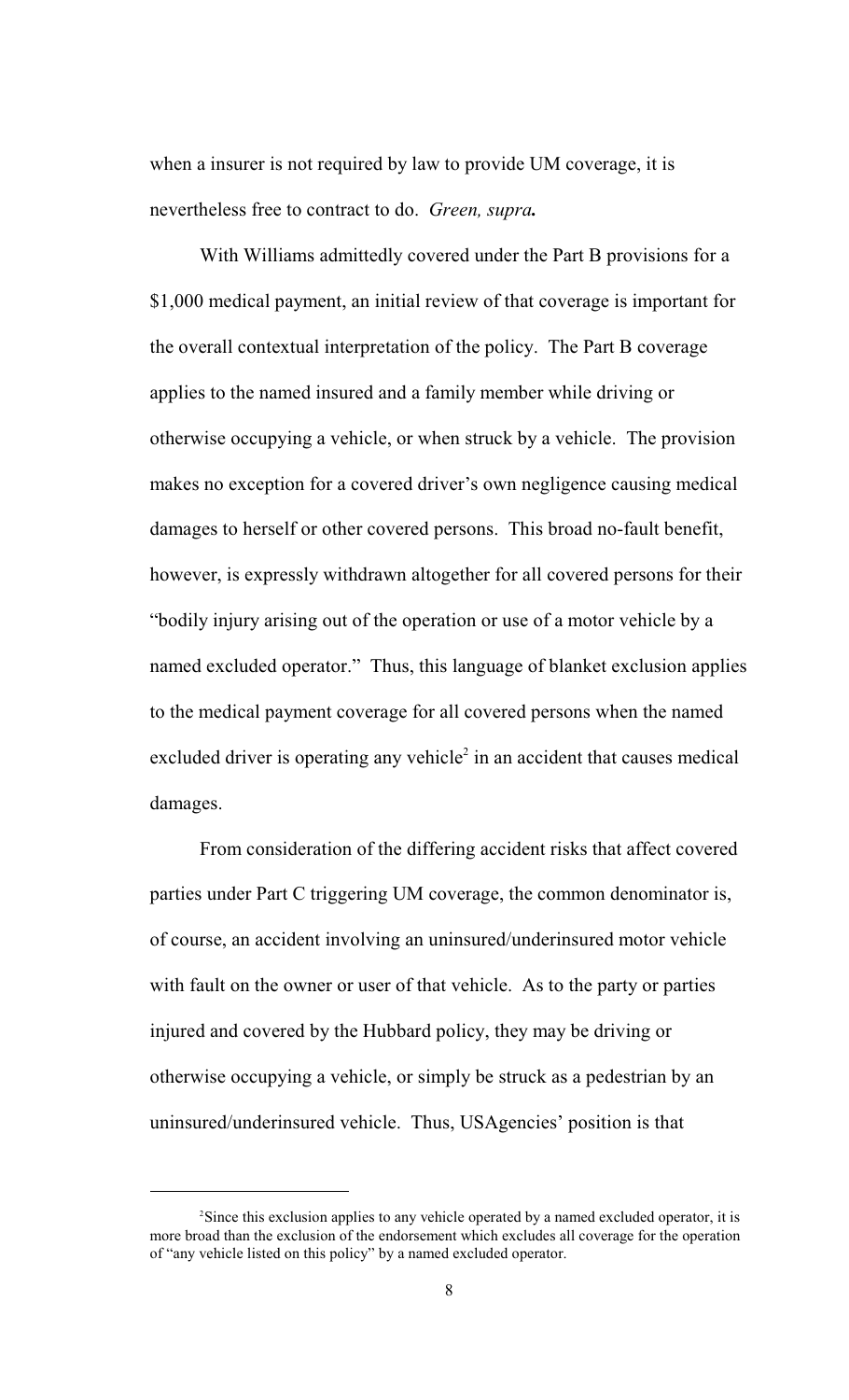whether Williams was the driver of a vehicle, a non-driver occupant of a vehicle, or a pedestrian, the UM coverage definition, which states that such coverage "shall not include a named excluded driver," creates a complete exclusion of any UM policy benefit for Williams.

"Named excluded operator" is a defined term under the policy. It identifies any person "who by written agreement, contained in the application or by endorsement to this Policy, ... is listed as a person who shall be excluded from coverage under this Policy." That definition therefore incorporates by reference the agreement set forth in the policy's application and endorsement.

Both the application and endorsement list Williams's name. Additionally, the person's actions which place him in the excluded operator category are also specified in the application and endorsement. The application excludes damage caused by Williams. It identifies liability coverages under the policy that are excluded. More broadly, the endorsement states that while an insured vehicle is being driven or in use by Williams, no coverage shall arise under the policy. Thus, with the definition of "named excluded operator" incorporating the "written agreement" for exclusion expressed in the policy's application and endorsement, the concise meaning for this crucial definition is: Williams, while operating an insured vehicle.

For our interpretation of the policy's exclusion of UM coverage, we first note that we are actually dealing with three separate expressions in the policy: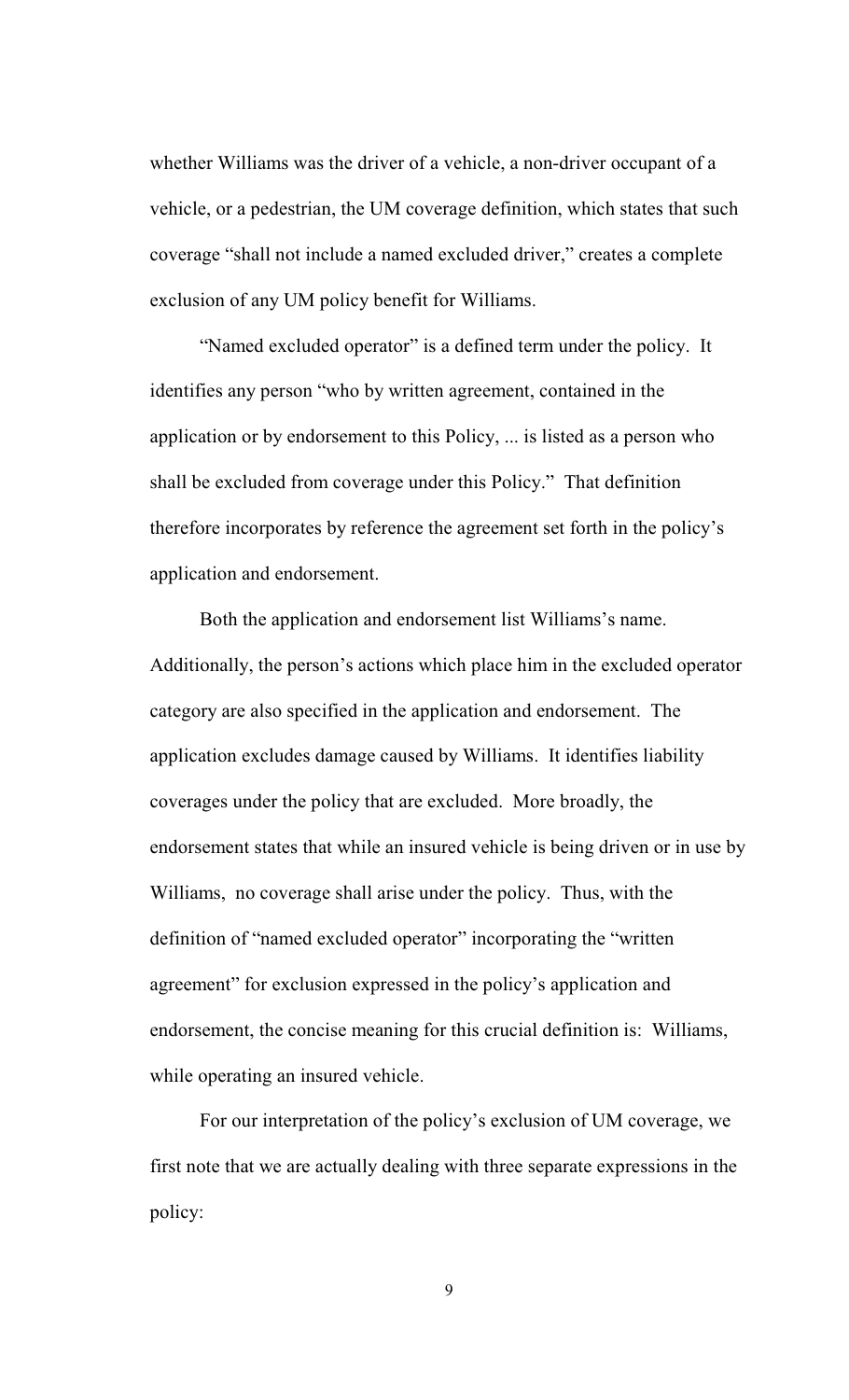- (1) After defining "covered persons" for Part C to include family members, the policy states that coverage "shall not include a named excluded operator."
- (2) The endorsement states that no coverage is afforded while any policy vehicle is used, driven, operated or manipulated by Williams.
- (3) Under the policy subheading "Exclusions for Part C, All Sections," it is stated that coverage "arising out of the operation or use of [the] insured auto or any other vehicle insured under this Part by a named excluded driver" is not provided.

The second and third expressions of exclusion, which are virtually duplicative, clearly support the trial court's ruling since Williams was injured in an accident while not acting as a driver.

The definition of "covered person" for Part C is the disputed provision by which USAgencies makes its argument for Williams's total exclusion of UM benefits. Significantly, Williams falls within two defined categories for persons under the general policy definitions. He is a "family member," and he is a "named excluded operator." Both of these defined terms are used in Part C's definition of "covered person." These two categories for Williams's status under the policy are not mutually exclusive. As seen under the Part B coverage, the fact that Williams is a named excluded operator does not totally exclude him from policy coverage as a family member. Thus, in a similar manner, the Part C definition for covered person affords Williams UM coverage as a family member. The question is whether that benefit is then entirely withdrawn by the disputed exclusion language of Part C. From our interpretation of that language and the policy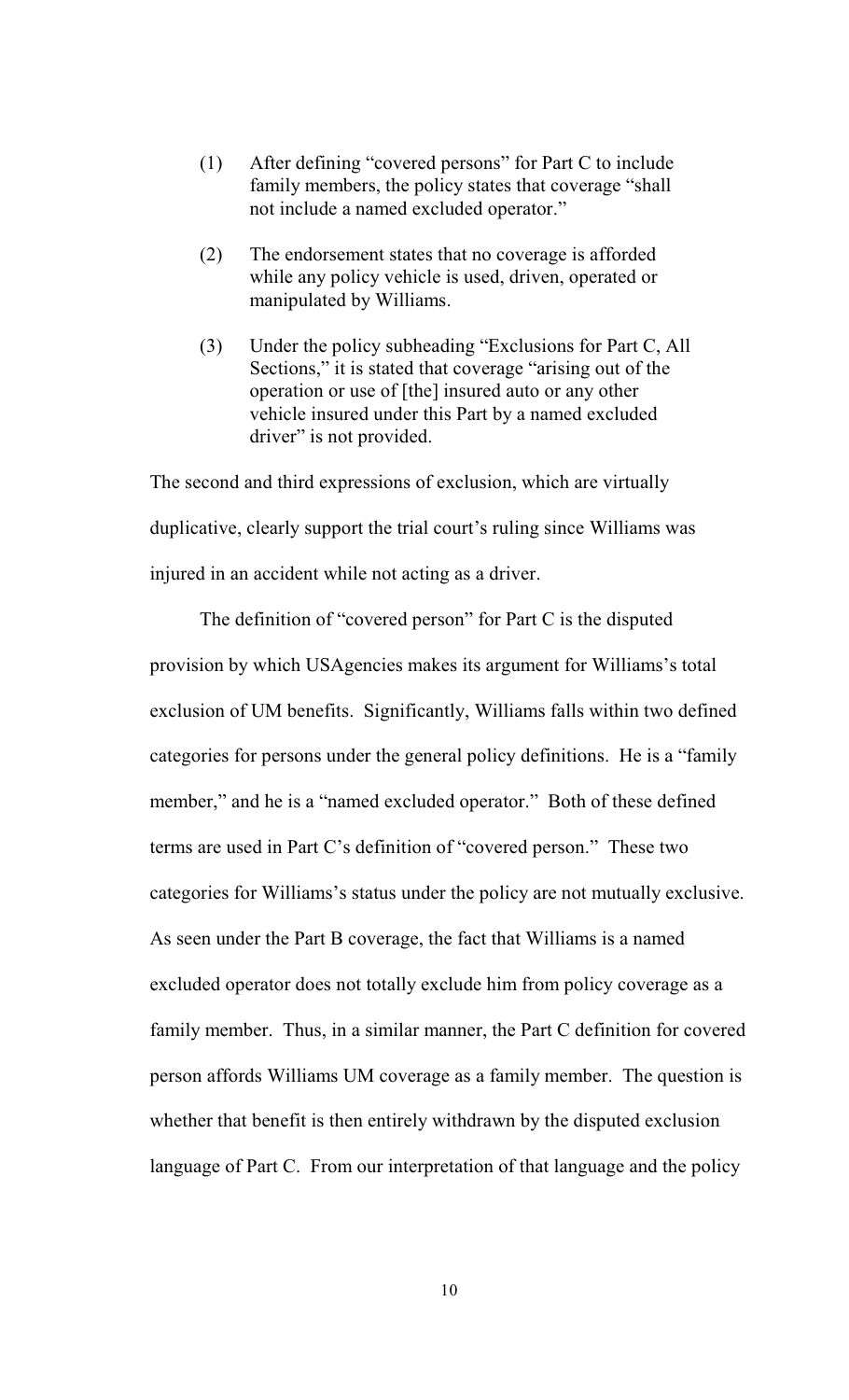as a whole, we find no exclusion of the UM benefit from Williams in this instance.

When the policy states that the covered person status for an otherwise identified family member "shall not include a *named excluded operator*" (emphasis added), it requires employment of the meaning of the defined policy term, "named excluded operator." "Where a policy of insurance contains a definition of any word or phrase, this definition is controlling." *Kottenbrook v. Shelter Mut. Ins. Co.*, 46,312 (La. App. 2d Cir. 5/18/11), 69 So.3d 561, *writ denied*, 11-1283 (La. 9/23/11), 69 So.3d 1166. Williams is a "named excluded operator" when his conduct falls within the policy's definition of named excluded operator. Otherwise, he remains only a family member entitled to Part C coverage. As a pedestrian in this accident, his conduct did not define him as a named excluded operator.

A clear expression of the exclusion which USAgencies now seeks by its interpretation would state that no family member, who is also a named excluded operator, shall receive UM coverage *whether or not he is driving an insured vehicle or any vehicle*. This highlighted language would be necessary because the policy's defined term, "named excluded operator," has meaning only in terms of the excluded person's driving. With no clear exclusion, the policy's grant of UM coverage to family members applies.

Finally, we are not swayed by USAgencies' argument that this allowance of benefits to Williams is contrary to the reduced rate for premiums Hubbard paid as the result of the named driver exclusion endorsement. USAgencies cites La. R.S. 32:900(L) for its authority to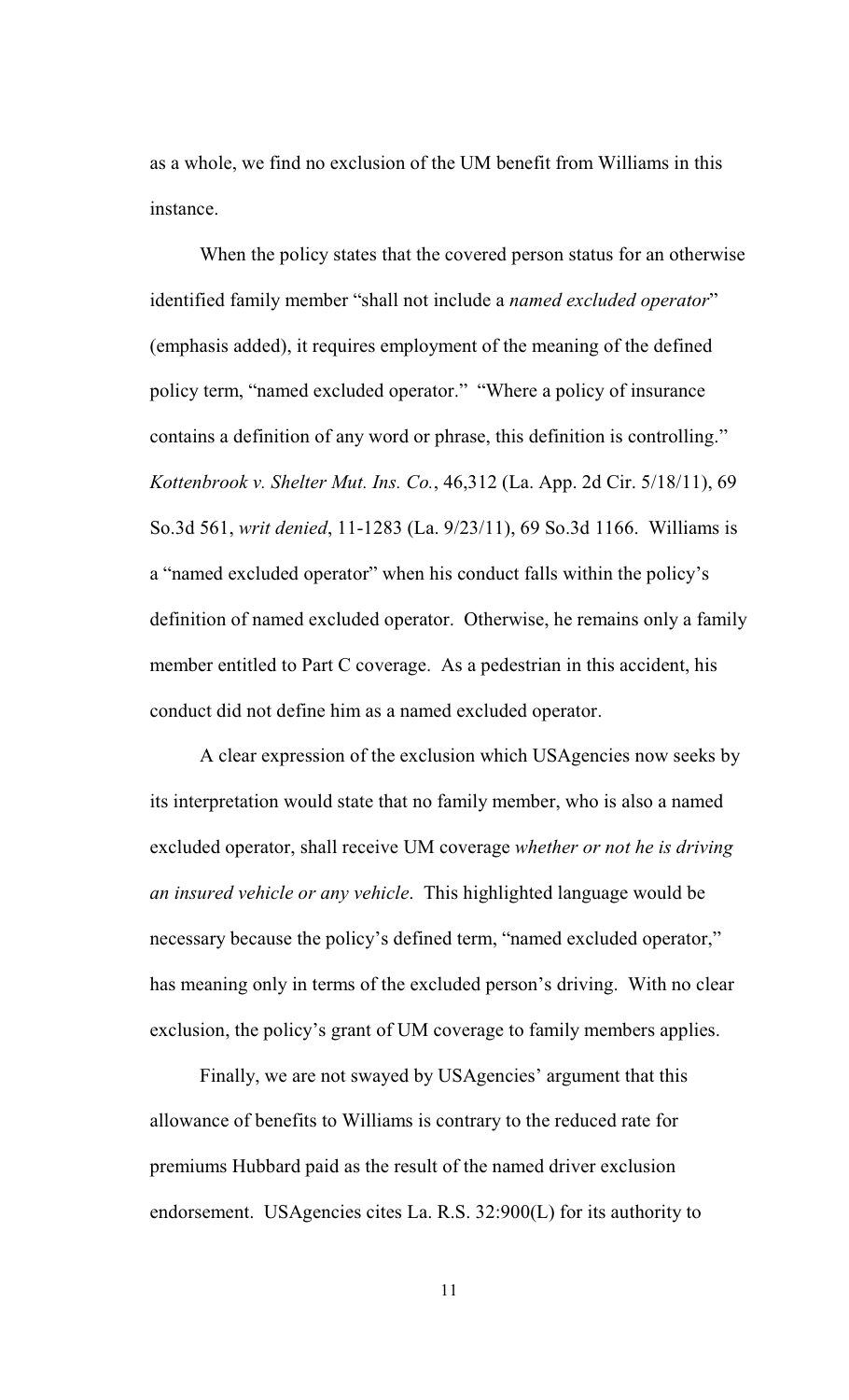"exclude from coverage any other named person who is a resident of the same household as the named insured." The cited statute, as seen by its caption, governs and defines the "motor vehicle liability policy." Clearly, the driving risk excluded under the Hubbard policy pertained only to Williams's liability for a motor vehicle accident, and the policy premium was reduced accordingly. Our interpretation of the UM coverage benefit applies only to the present situation where Williams was not driving a vehicle and no liability on his part could have arisen.

Regarding the UM statutory law, which USAgencies claims is also violated, we recognize that a person who is not insured for liability under a policy is not entitled to the statutory UM guarantee provided by the UM statute. However, in this setting, USAgencies extended the UM benefit by its contract to an insured family member who was not covered for liability under the policy. USAgencies' contractual freedom to extend that coverage does not conflict with our UM law.

## *Conclusion*

For the above reasons, the judgment of the trial court concerning the insurance coverage of USAgencies' policy is affirmed. Costs of appeal are assessed to appellant.

### **AFFIRMED.**